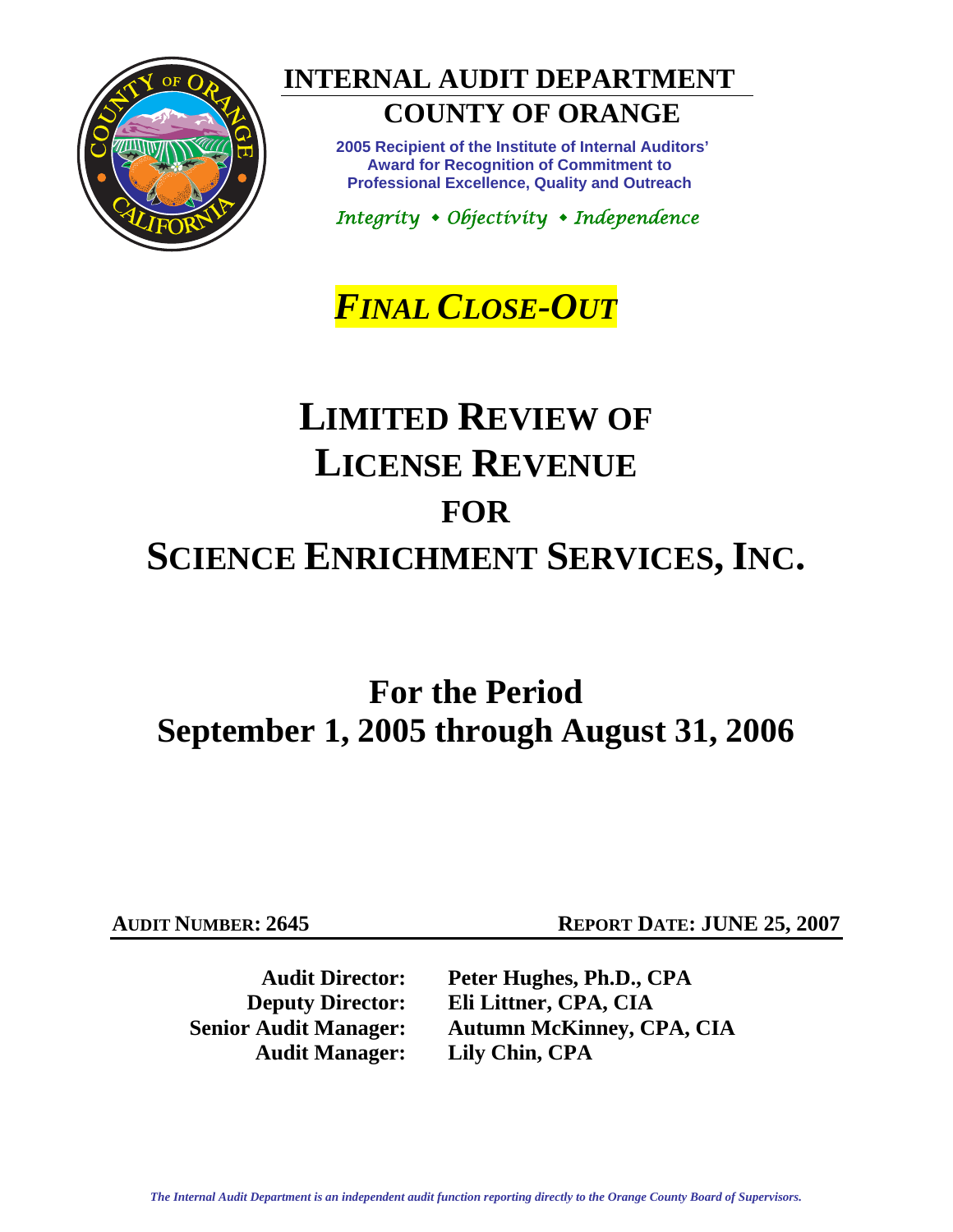## **Final Close-Out**

## **LIMITED REVIEW OF LICENSE REVENUE** SCIENCE ENRICHMENT SERVICES, INC.

**For the Period** September 1, 2005 through August 31, 2006

## **TABLE OF CONTENTS**

| DETAILED OBSERVATIONS, RECOMMENDATIONS AND MANAGEMENT |  |
|-------------------------------------------------------|--|
|                                                       |  |
|                                                       |  |
|                                                       |  |
|                                                       |  |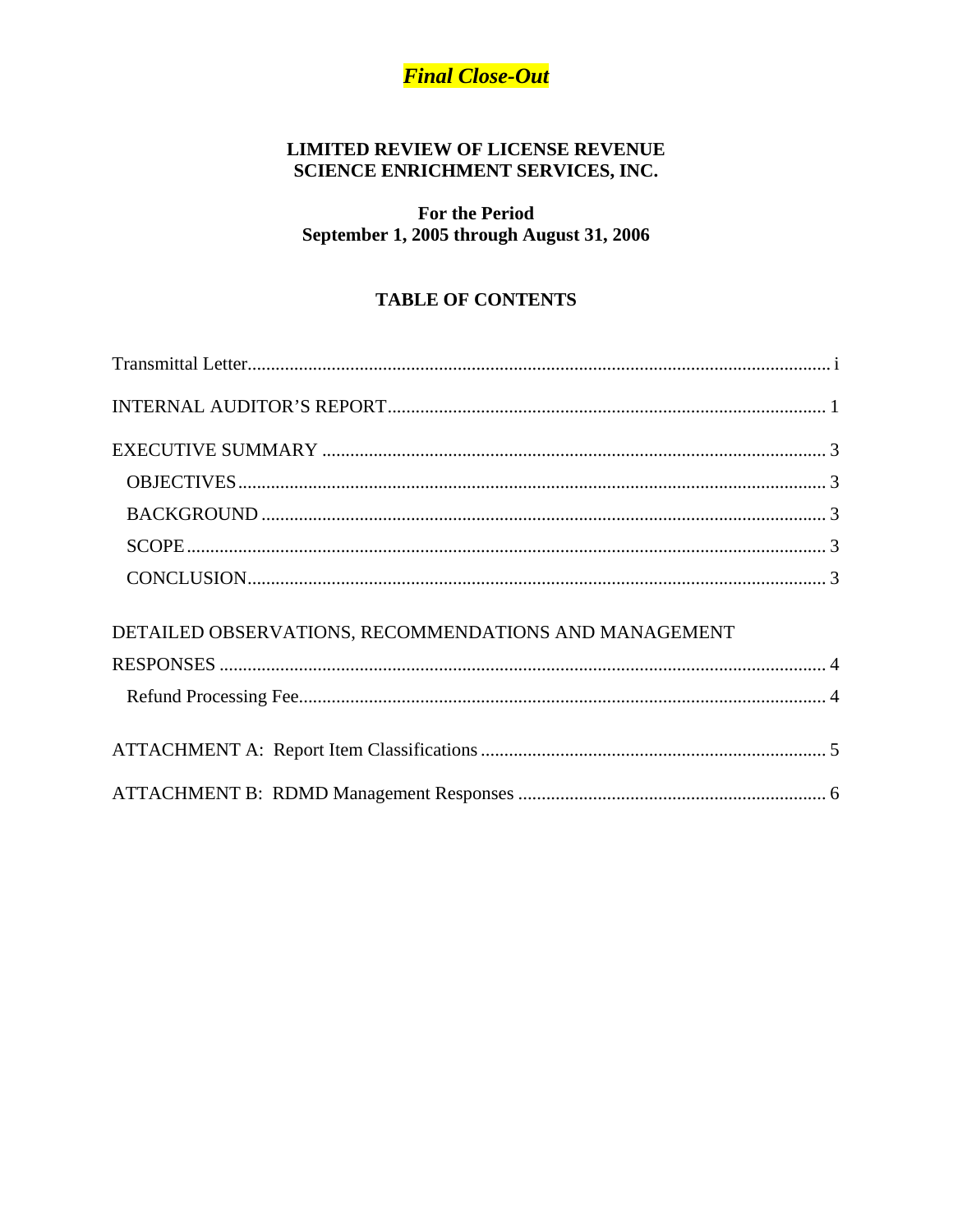## **COUNTY OF ORANGE BOARD OF SUPERVISORS' INTERNAL AUDIT DEPARTMENT**

## **Transmittal Letter**

Audit No. 2645

June 25, 2007

TO: Bryan Speegle, Director Resources and Development Management Department

FROM: Peter Hughes, Ph.D., CPA, Director Internal Audit Department

SUBJECT: Final Close-Out Limited Review of License Revenue for Science Enrichment Services, Inc.

CAR

We have completed our limited review of license revenue for Science Enrichment Services, Inc. for the period September 1, 2005 through August 31, 2006. The final **Internal Auditor's Report** is attached along with your response to our one recommendation.

This report represents the final report. In addition, during the draft report process RDMD made satisfactory corrective action to implement the one recommendation. Therefore, we will not perform a follow-up audit and this report represents the final close-out of the audit.

Each month I submit an **Audit Status Report** to the Board of Supervisors (BOS) where I detail any material and significant audit findings released in reports during the prior month and the implementation status of audit recommendations. Accordingly, the results of this audit will be included in a future status report to the BOS.

As always, the Internal Audit Department is available to partner with RDMD so that you can successfully implement or mitigate difficult audit recommendations. Please feel free to call me should you wish to discuss any aspect of our audit report or recommendations.

Additionally, we will request RDMD complete a Customer Survey of Audit Services. You will receive the survey shortly after the distribution of our final report.

<span id="page-2-0"></span> *Independence Objectivity Integrity* 



*Providing Facts and Perspectives Countywide* 

#### **OFFICE OF THE DIRECTOR**

## **DR. PETER HU GHES**

**PH.D., MBA, CPA,**  Certified Compliance & Ethics Professional (CCEP) Certified Information Technology Professional (CITP) Certified Internal Auditor (CIA) Certified Fraud Examiner (CFE)

**E-MAIL: peter.hughes@iad.ocgov.com** 

**ELI LITTNER DEPUTY DIRECTOR** CPA, CIA, CFE, Certified Fraud Specialist (CFS), Certified Information Systems Auditor (CISA)

> **MICHAEL J. GOODWIN SENIOR AUDIT MANAGER** CPA, CIA

**ALAN MARCUM SENIOR AUDIT MANAGER** MBA, CPA, CIA, CFE

**AUTUMN MCKINNEY SENIOR AUDIT MANAGER** CPA, CIA, CISA Certified Government Financial Manager (CGFM)

**HALL OF FINANCE & RECORDS 400 CIVIC CENTER DRIVE WEST BUILDING 12, ROOM 232 SANTA ANA, CA 92701** 

www.ocgov.com/audit

**(714) 834-5475 (714) 834-2880 Fax** 

**OC FRAUD HOTLINE (714) 834-3608**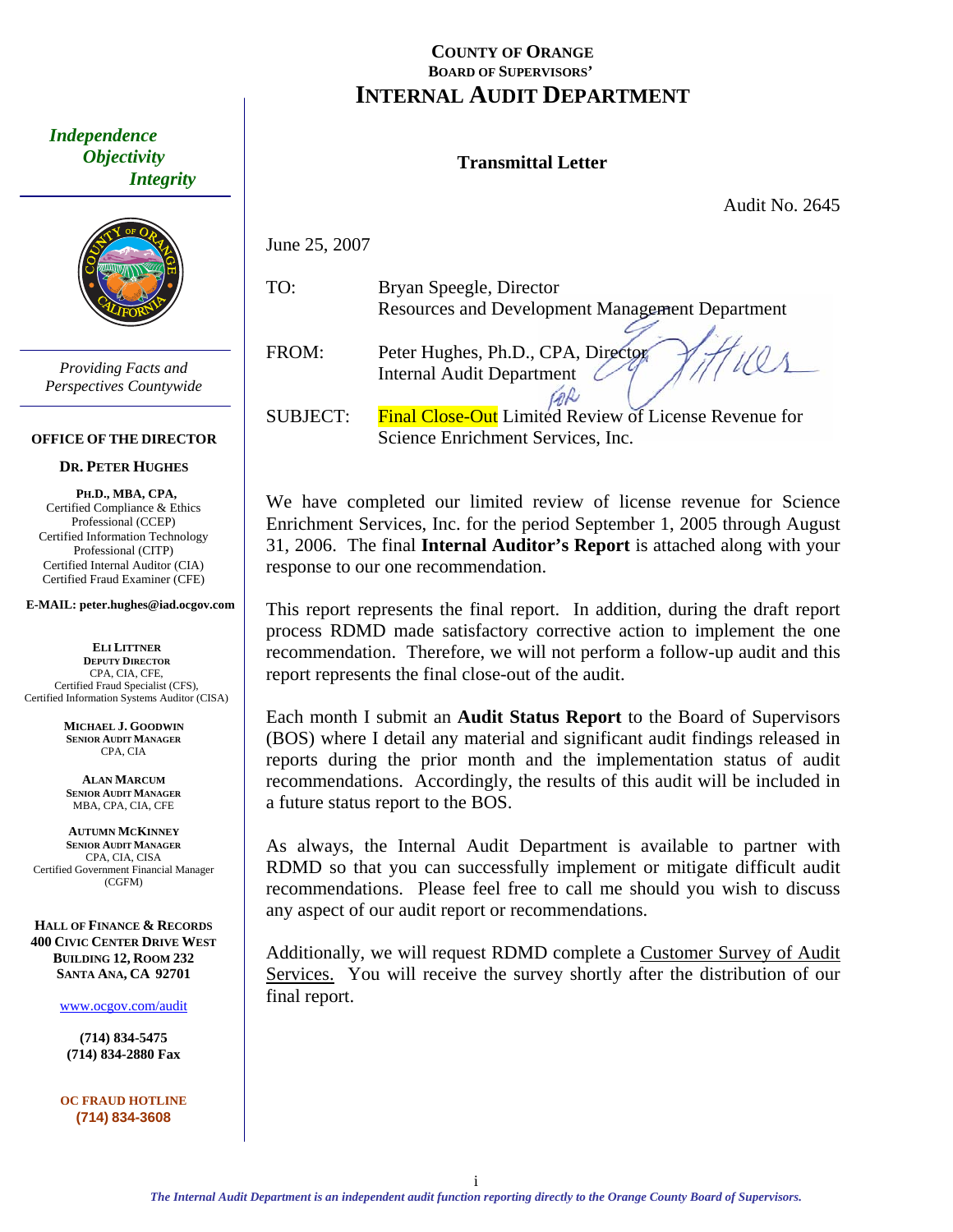*Bryan Speegle, Director Resources and Development Management Department June 25, 2007 Page ii* 

### Attachment

Other recipients of this report: Members, Board of Supervisors Members, Audit Oversight Committee Thomas G. Mauk, County Executive Officer Alisa Drakodaidis, Deputy CEO/Infrastructure & Environmental Services Parker Hancock, Director, RDMD/Harbors, Beaches & Parks Richard Adler, Chief, RDMD/HB&P/Lease Development and Management Mike Hentzen, Lease Coordinator, RDMD/HB&P/Lease Development and Management Andrea Richard, Lease Compliance Officer, RDMD/HB&P/Lease Development and Management Steve Danley, Director, RDMD/Administration Mary Fitzgerald, Manager, RDMD/Accounting Services Josie Velasquez, Chief, RDMD/Accounting/Santa Ana River, Watershed, Flood, Leases and Infrastructure Vivienne Thornton, Admin. Manager I, RDMD/Accounting/Watershed, Flood, Leases and Infrastructure Brian Cich, Senior Accountant I, RDMD/Accounting/Leases and Infrastructure Debra Lakin, Chief, RDMD/Central Quality Assurance Foreperson, Grand Jury Darlene J. Bloom, Clerk of the Board of Supervisors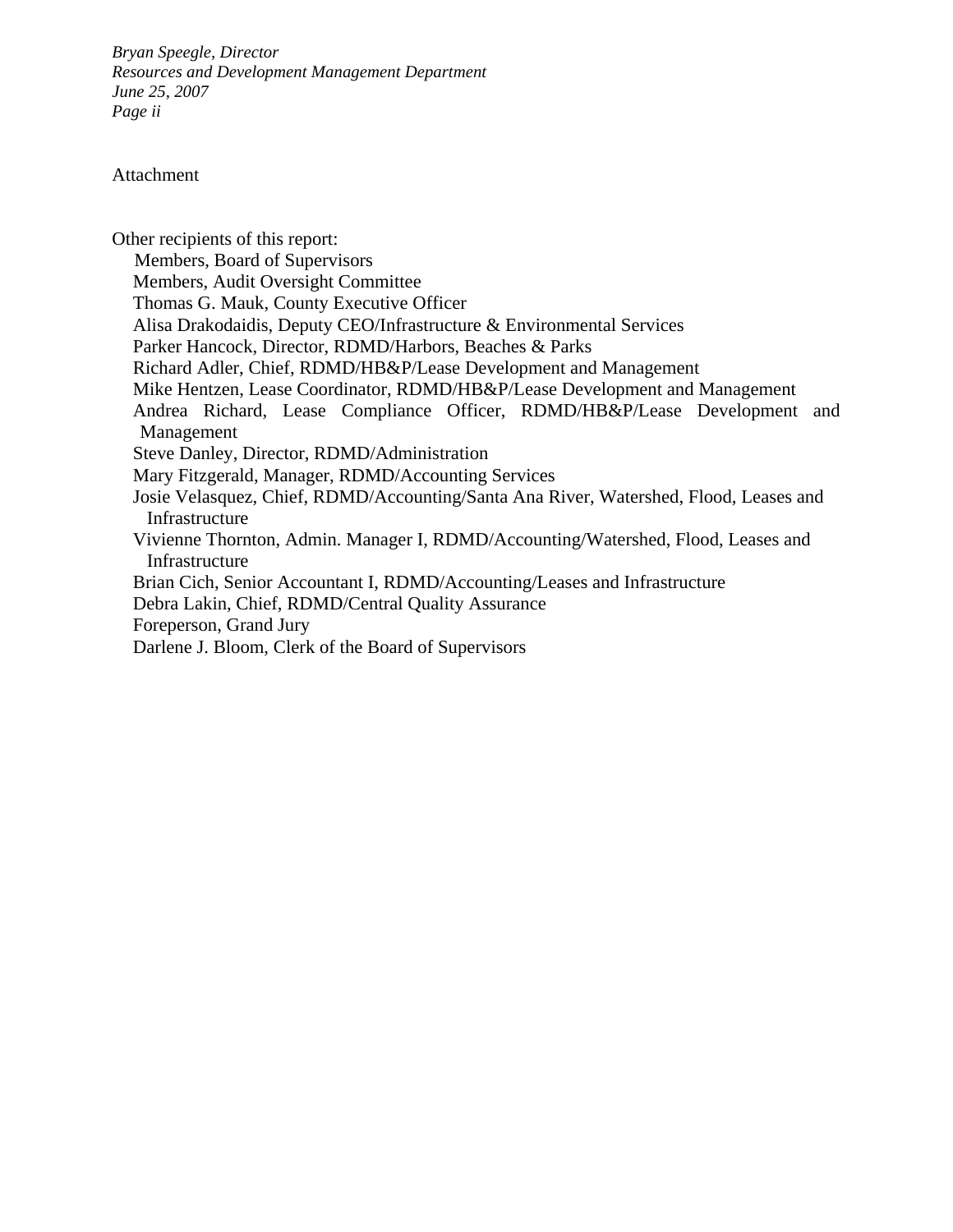<span id="page-4-0"></span> *Independence Objectivity Integrity* 



*Providing Facts and Perspectives Countywide* 

#### **OFFICE OF THE DIRECTOR**

#### **DR. PETER HUGHES**

**PH.D., MBA, CPA,**  Certified Compliance & Ethics Professional (CCEP) Certified Information Technology Professional (CITP) Certified Internal Auditor (CIA) Certified Fraud Examiner (CFE)

#### **E-MAIL: peter.hughes@iad.ocgov.com**

**ELI LITTNER DEPUTY DIRECTOR** CPA, CIA, CFE, Certified Fraud Specialist (CFS), Certified Information Systems Auditor (CISA)

> **MICHAEL J. GOODWIN SENIOR AUDIT MANAGER** CPA, CIA

**ALAN MARCUM SENIOR AUDIT MANAGER** MBA, CPA, CIA, CFE

**AUTUMN MCKINNEY SENIOR AUDIT MANAGER** CPA, CIA, CISA Certified Government Financial Manager (CGFM)

**HALL OF FINANCE & RECORDS 400 CIVIC CENTER DRIVE WEST BUILDING 12, ROOM 232 SANTA ANA, CA 92701** 

www.ocgov.com/audit

**(714) 834-5475 (714) 834-2880 Fax** 

**OC FRAUD HOTLINE (714) 834-3608** 

## **COUNTY OF ORANGE BOARD OF SUPERVISORS' INTERNAL AUDIT DEPARTMENT**

## **INTERNAL AUDITOR'S REPORT**

Audit No. 2645

June 25, 2007

- TO: Bryan Speegle, Director Resources and Development Management Department
- SUBJECT: Final Close-Out Limited Review of License Revenue for Science Enrichment Services, Inc.

We have performed a limited review of certain records and documents for the period from September 1, 2005 through August 31, 2006, pertinent to the license agreement (Agreement) between the County of Orange (County) and Science Enrichment Services, Inc. dba Science Adventures (Science Enrichment), dated May 12, 2004. The Agreement is limited to the operation of summer day camp programs in the County's regional parks.

The primary purpose of our review is to determine whether Science Enrichment's records adequately supported their gross receipts reported to the County. We also reviewed compliance with certain other provisions of the Agreement, such as accounting methods and payment procedures.

Based on our limited review, we find that Science Enrichment has retained sufficient documentation to adequately support monthly gross receipts reported to the County. **No material weaknesses or significant issues were identified.** However, we did identify one control finding which is noted in the Detailed Observations, Recommendations and Management Responses section of this report. See Attachment A for a description of report item classifications.

In addition, during the draft report process RDMD made satisfactory corrective action to implement the one recommendation. Therefore, we will not perform a follow-up audit and this report represents the final close-out of the audit.

We appreciate the courtesy and cooperation extended to us by the personnel at Science Enrichment, RDMD/Harbors, Beaches & Parks, and RDMD/Accounting. If you have any questions regarding our limited review of license revenue, please call me directly or Eli Littner, Deputy Director at (714) 834-5899 or Autumn McKinney, Senior Audit Manager at (714) 834- 6106.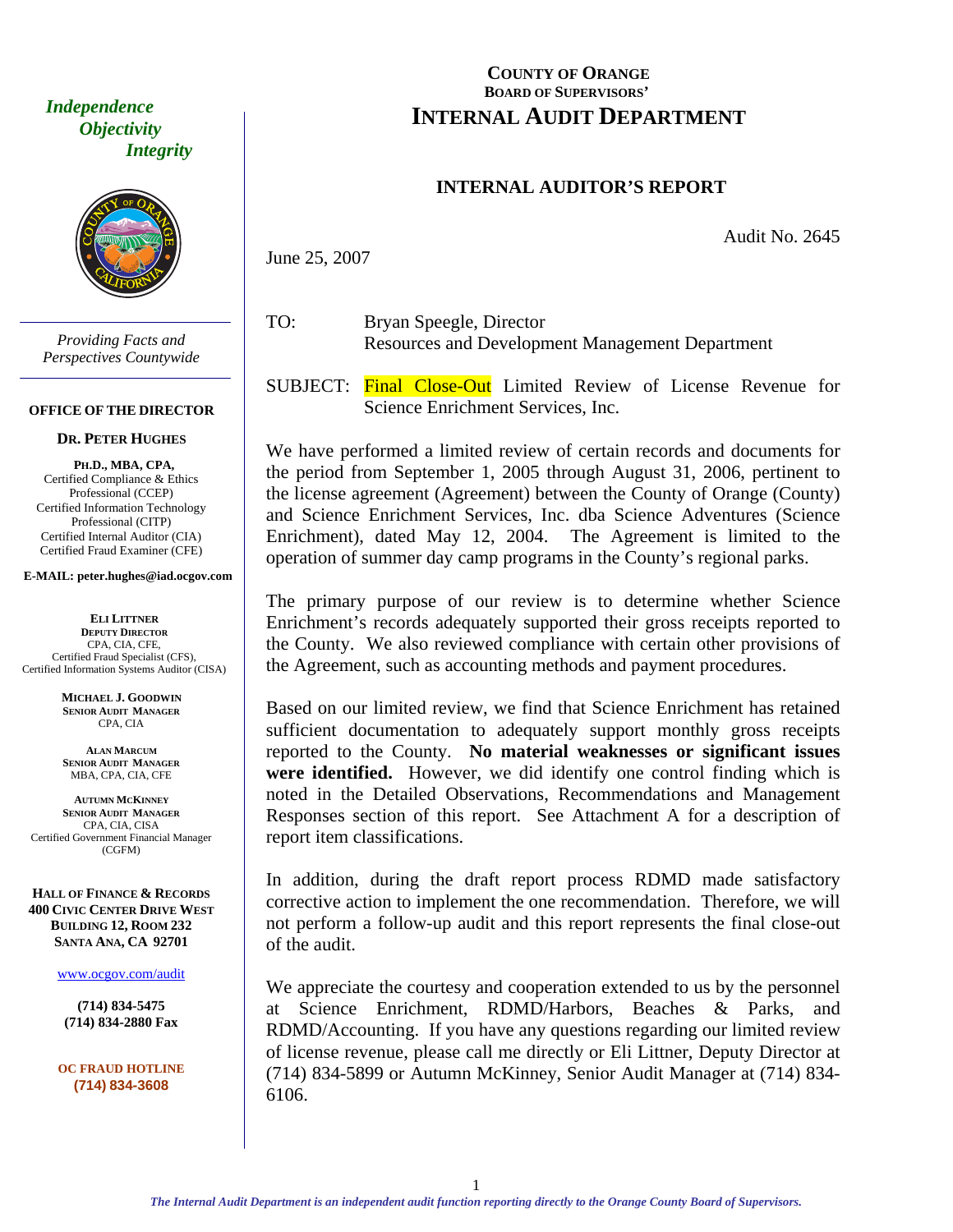*Bryan Speegle, Director Resources and Development Management Department June 25, 2007 Page 2* 

 $Pek$  Peter Hughes, Ph.D., CPA Director, Internal Audit

Attachment A – Report Item Classifications Attachment B – RDMD Management Responses

Distribution Pursuant to Audit Oversight Committee Procedure No. 1: Members, Board of Supervisors Members, Audit Oversight Committee Thomas G. Mauk, County Executive Officer Alisa Drakodaidis, Deputy CEO/Infrastructure & Environmental Services Parker Hancock, Director, RDMD/Harbors, Beaches & Parks Richard Adler, Chief, RDMD/HB&P/Lease Development and Management Mike Hentzen, Lease Coordinator, RDMD/HB&P/Lease Development and Management Andrea Richard, Lease Compliance Officer, RDMD/HB&P/Lease Development and Management Steve Danley, Director, RDMD/Administration Mary Fitzgerald, Manager, RDMD/Accounting Services Josie Velasquez, Chief, RDMD/Accounting/Santa Ana River, Watershed, Flood, Leases and Infrastructure Vivienne Thornton, Admin. Manager I, RDMD/Accounting/Watershed, Flood, Leases and Infrastructure Brian Cich, Senior Accountant I, RDMD/Accounting/Leases and Infrastructure Debra Lakin, Chief, RDMD/Central Quality Assurance Foreperson, Grand Jury Darlene J. Bloom, Clerk of the Board of Supervisors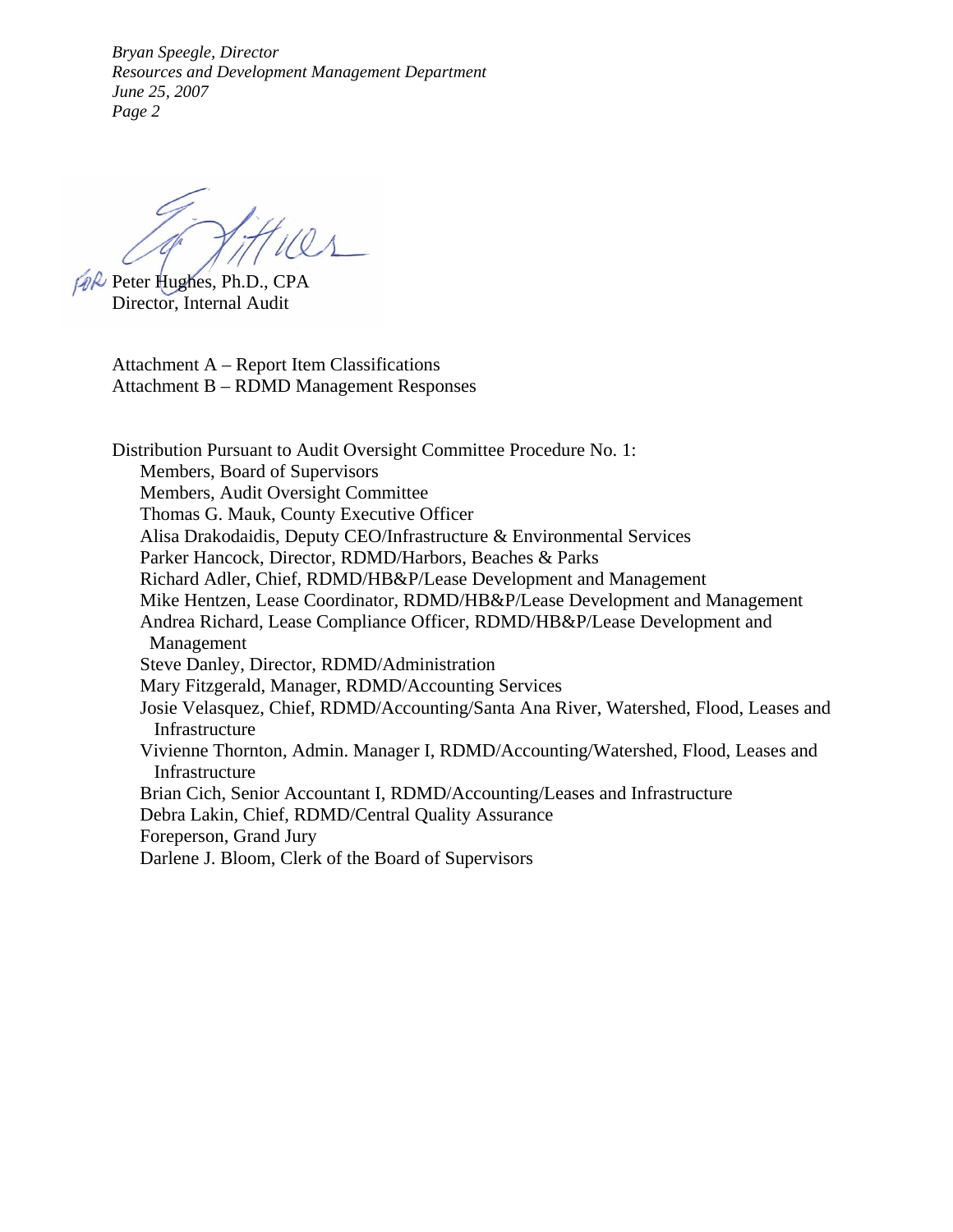## **EXECUTIVE SUMMARY**

## <span id="page-6-0"></span>**OBJECTIVES**

The Internal Audit Department conducted a limited review of license revenue for Science Enrichment Services, Inc. dba Science Adventures (Science Enrichment) for the primary purpose of determining whether Science Enrichment's records adequately supported their monthly gross receipts reported to the County.

## **BACKGROUND**

The County of Orange entered into a license agreement (Agreement) with Science Enrichment Services, Inc. dated May 12, 2004, for the operation of summer day camp in the County's regional parks. In June 2006, Science Enrichment became a division of the Knowledge Learning Corporation. During the 12 month review period, Science Enrichment reported \$100,557 in gross receipts and paid the County \$12,067 in license fees.

## **SCOPE**

Our review was limited to certain records and documents that support Science Enrichment's gross receipts reported to the County for 12 month period of September 1, 2005 to August 31, 2006. We also reviewed compliance with certain other provisions of the Agreement, such as accounting methods and payment procedures. Our review included inquiry, auditor observation, and limited testing for assessing the adequacy of documentation and ensuring completeness of reported gross receipts.

## **CONCLUSION**

Based on our limited review, we find that Science Enrichment has retained sufficient documentation to adequately support monthly gross receipts reported to the County. **No material weaknesses or significant issues were identified.** However, we identified one control finding which is noted in the Detailed Observations, Recommendations, and Management Responses section of this report. See Attachment A for a description of report item classifications.

Upon reviewing RDMD's Management Response and supporting documentation provided, we determined that RDMD has taken satisfactory corrective action to implement our one recommendation that was a relatively minor item. As such, we will not perform a follow-up audit and this report represents the final close-out of the audit.

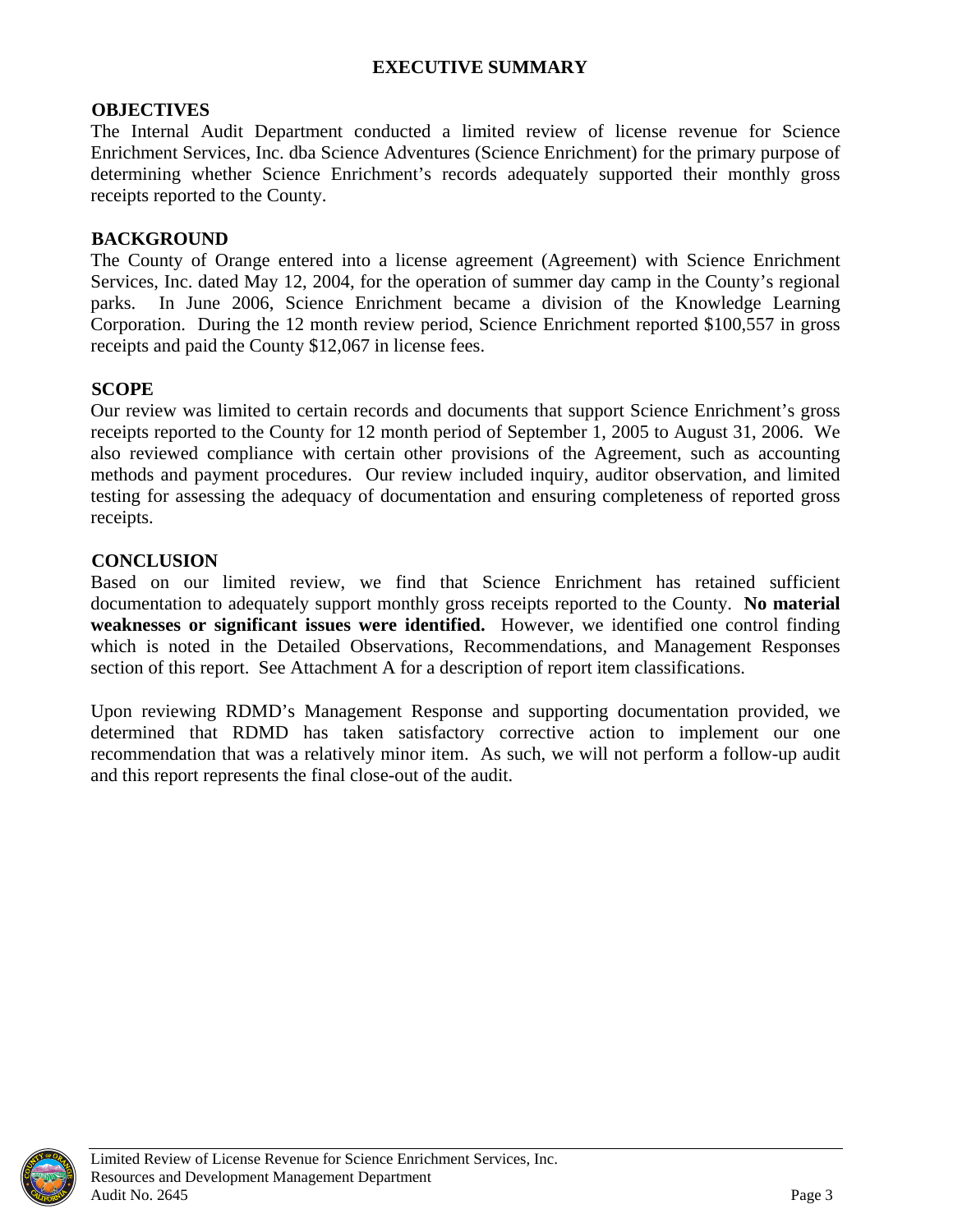## <span id="page-7-0"></span>**DETAILED OBSERVATIONS, RECOMMENDATIONS AND MANAGEMENT RESPONSES**

## **Refund Processing Fee**

Clause 2 of the General Provisions of the Agreement defines gross receipts to include all admission, entry, rental, and other fees of any nature or kind charged by the Licensee. Science Enrichment charges a \$25 processing fee when a parent requests a refund.

**Finding No. 1:** During our testing of two sample camp sessions, we noted that Science Enrichment charged three refund processing fees, for a total of \$75. The \$75 was not reported as gross receipts to the County. Science Enrichment informed us that it did not report the fees because it was established to help recover their administrative costs incurred in processing refunds. However, in accordance with the Agreement this fee should be reported as gross receipts.

**Recommendation No. 1:** We recommend RDMD require Science Enrichment report refund processing fees as gross receipts.

**RDMD Response:** Concur. RDMD provided Science Enrichment with a copy of Audit No. 2645 and discussed the finding with Science Enrichment's Accounting Manager. In accordance with the terms of the Agreement, Science Enrichment will now report processing fees as gross receipts. Also, at RDMD's request, Science Enrichment calculated thirty-one refund processing fees not reported for the 2006 season and submitted a check for \$94 (31 x \$25 x 12%). Attached is Science Enrichment's Amy Wiedner email, KLC Check No. 100055396, and RDMD receipt No. R070940.

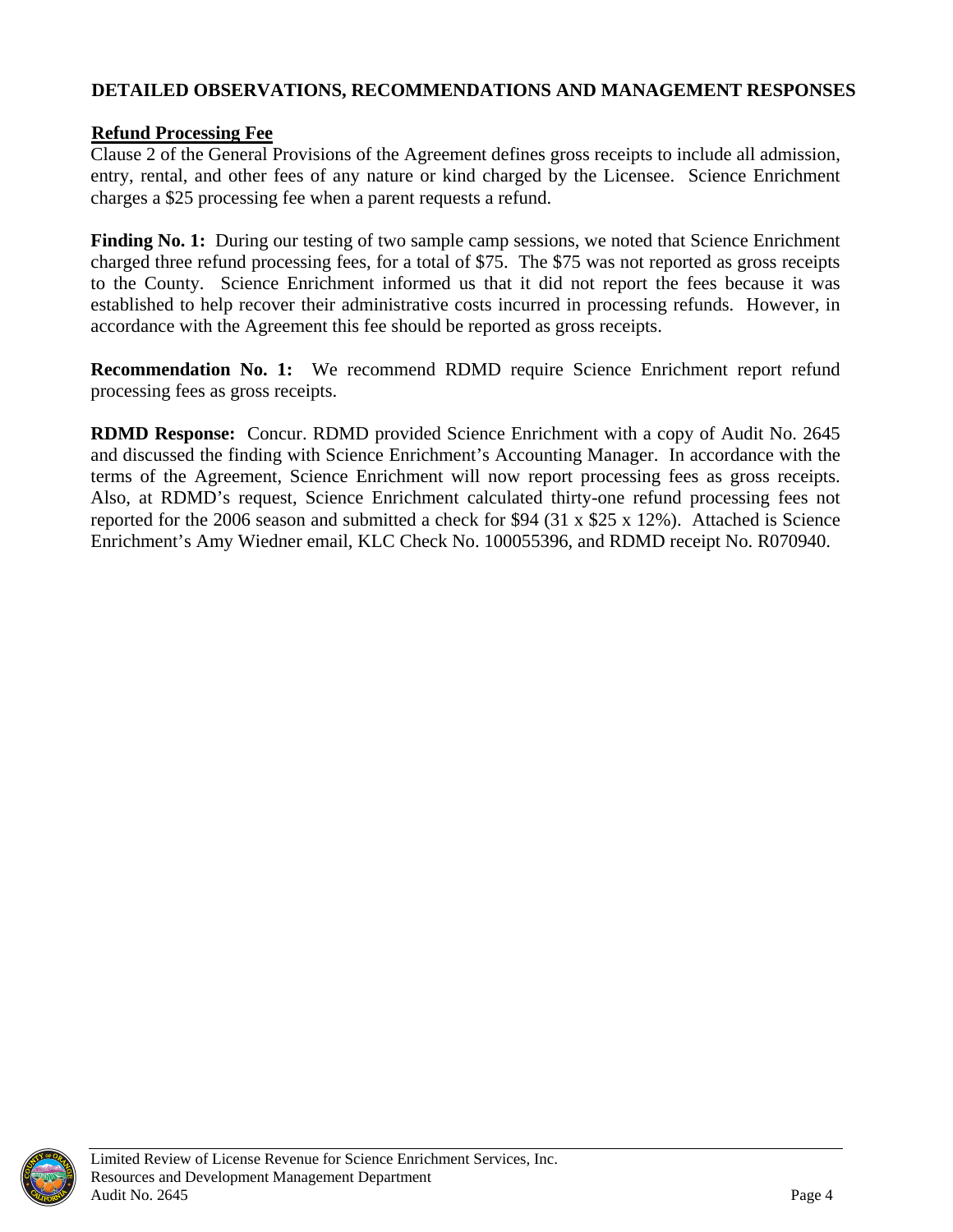<span id="page-8-0"></span>For purposes of reporting our audit observations and recommendations, we have classified audit report items into three distinct categories:

## **Material Weaknesses:**

Audit findings or a combination of Significant Issues that can result in financial liability and exposure to a department/agency and to the County as a whole. Management is expected to immediately address "Material Weaknesses" brought to their attention.

### **Significant Issues:**

Audit findings or a combination of Control Findings that represent a significant deficiency in the design or operation of processes or internal controls. Significant Issues do not present a material exposure throughout the County. They generally will require prompt corrective actions.

## **Control Findings:**

Audit findings that require management's corrective action to implement or enhance processes and internal controls.Control Findings are expected to be addressed within our follow-up process of six months, but no later than twelve months.

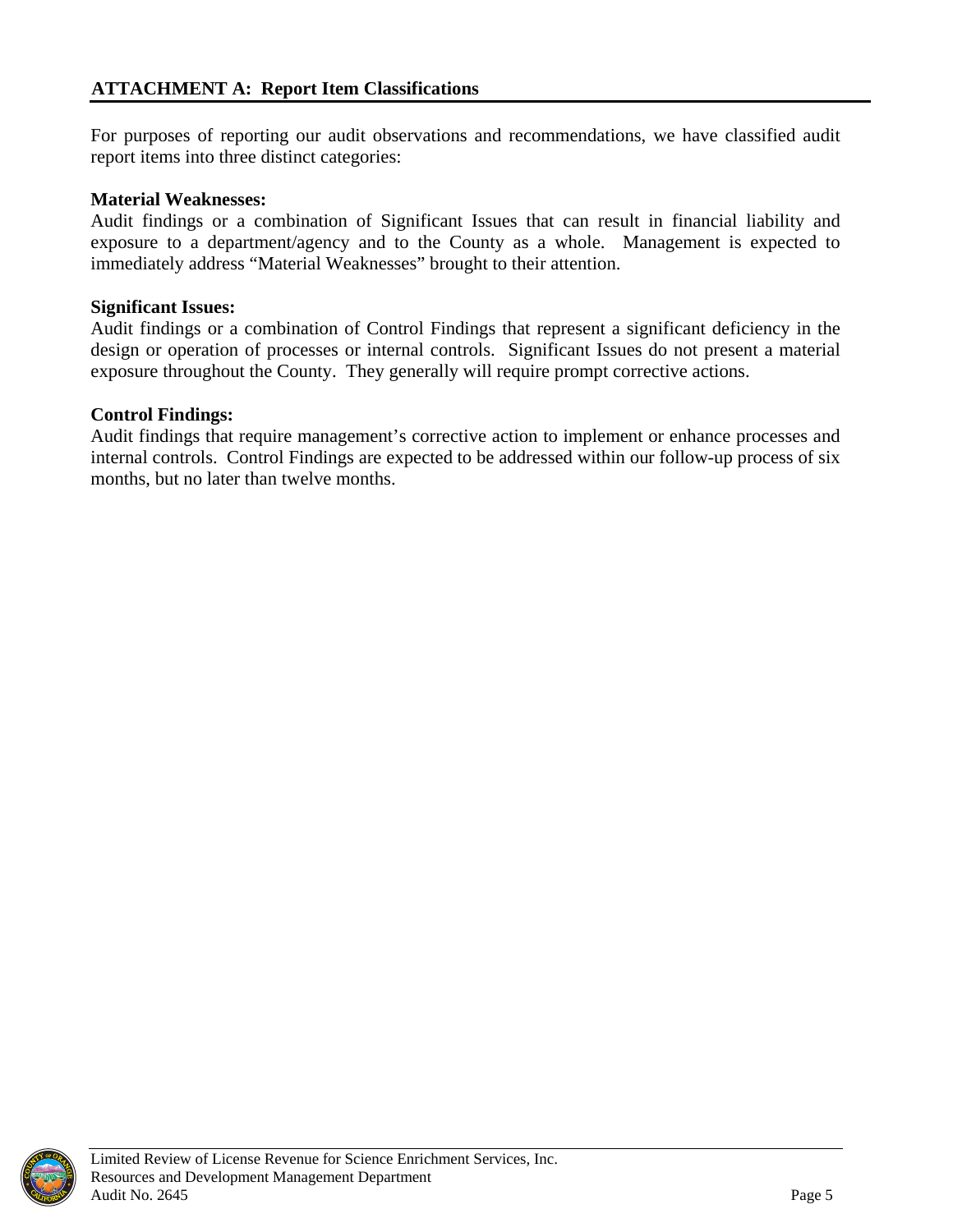<span id="page-9-0"></span>

|                    | <b>COUNTY OF ORANGE</b><br>RESOURCES & DEVELOPMENT MANAGEMENT DEPARTMENT                                                                                                                                                                                                                                                                                                                                                                                                                                                                                                                                                                                                                                                                                                                                                                                                                                                                | Bryan Speegle, Director<br>300 N. Flower Street<br>Santa Ana, CA<br>P.O. Box 4048<br>Santa Ana, CA 92702-4048<br>Telephone: (714) 834-2300<br>Fax: $(714)$ 834-5188 |
|--------------------|-----------------------------------------------------------------------------------------------------------------------------------------------------------------------------------------------------------------------------------------------------------------------------------------------------------------------------------------------------------------------------------------------------------------------------------------------------------------------------------------------------------------------------------------------------------------------------------------------------------------------------------------------------------------------------------------------------------------------------------------------------------------------------------------------------------------------------------------------------------------------------------------------------------------------------------------|---------------------------------------------------------------------------------------------------------------------------------------------------------------------|
| DATE:              | June 18, 2007                                                                                                                                                                                                                                                                                                                                                                                                                                                                                                                                                                                                                                                                                                                                                                                                                                                                                                                           |                                                                                                                                                                     |
| TO:                | Peter Hughes, Ph.D., CPA, Director<br>Internal Audit Department                                                                                                                                                                                                                                                                                                                                                                                                                                                                                                                                                                                                                                                                                                                                                                                                                                                                         |                                                                                                                                                                     |
| FROM:              | Director, Resources & Development Management Department                                                                                                                                                                                                                                                                                                                                                                                                                                                                                                                                                                                                                                                                                                                                                                                                                                                                                 |                                                                                                                                                                     |
| SUBJECT:           | Response to Limited License Review of Science Enrichment Services,<br>Inc. - Audit No. 2645                                                                                                                                                                                                                                                                                                                                                                                                                                                                                                                                                                                                                                                                                                                                                                                                                                             |                                                                                                                                                                     |
| is provided below. | (Agreement) between the County of Orange (County) and Science Enrichment<br>Services, Inc. dba Science Adventures (Science Enrichment), dated May 12, 2004. [In<br>2006, Science Enrichment became a division of Knowledge Learning Corporation.] The<br>Agreement is limited to the operation of a summer day camp program in several of the<br>County's regional parks. For the 2006 summer program, Science Enrichment generated<br>over \$100,000 in gross receipts and paid the County \$12,067 in rent, which reflects the<br>Agreement's fee of 12% of gross receipts.<br>Internal Audit concluded that Science Enrichment retained sufficient documentation to<br>adequately support the gross receipts reported to the County, and no material<br>weaknesses or significant issues were identified. However, the audit did identify one<br>control finding and made one recommendation. RDMD's response to the control finding |                                                                                                                                                                     |
| refund.            | <b>Refund Processing Fee</b><br>Clause 2 of the General Provisions of the Agreement defines gross receipts to include<br>all admission, entry, rental, and other fees of any nature or kind charged by the<br>Licensee. Science Enrichment charges a \$25 processing fee when a parent requests a                                                                                                                                                                                                                                                                                                                                                                                                                                                                                                                                                                                                                                       |                                                                                                                                                                     |
|                    | Finding No. 1: During our testing of two sample camp sessions, we noted that Science<br>Enrichment charged three refund processing fees, for a total of \$75. The \$75 was not<br>reported as gross receipts to the County. Science Enrichment informed us that it did<br>not report the fees because it was established to help recover their administrative costs                                                                                                                                                                                                                                                                                                                                                                                                                                                                                                                                                                     |                                                                                                                                                                     |

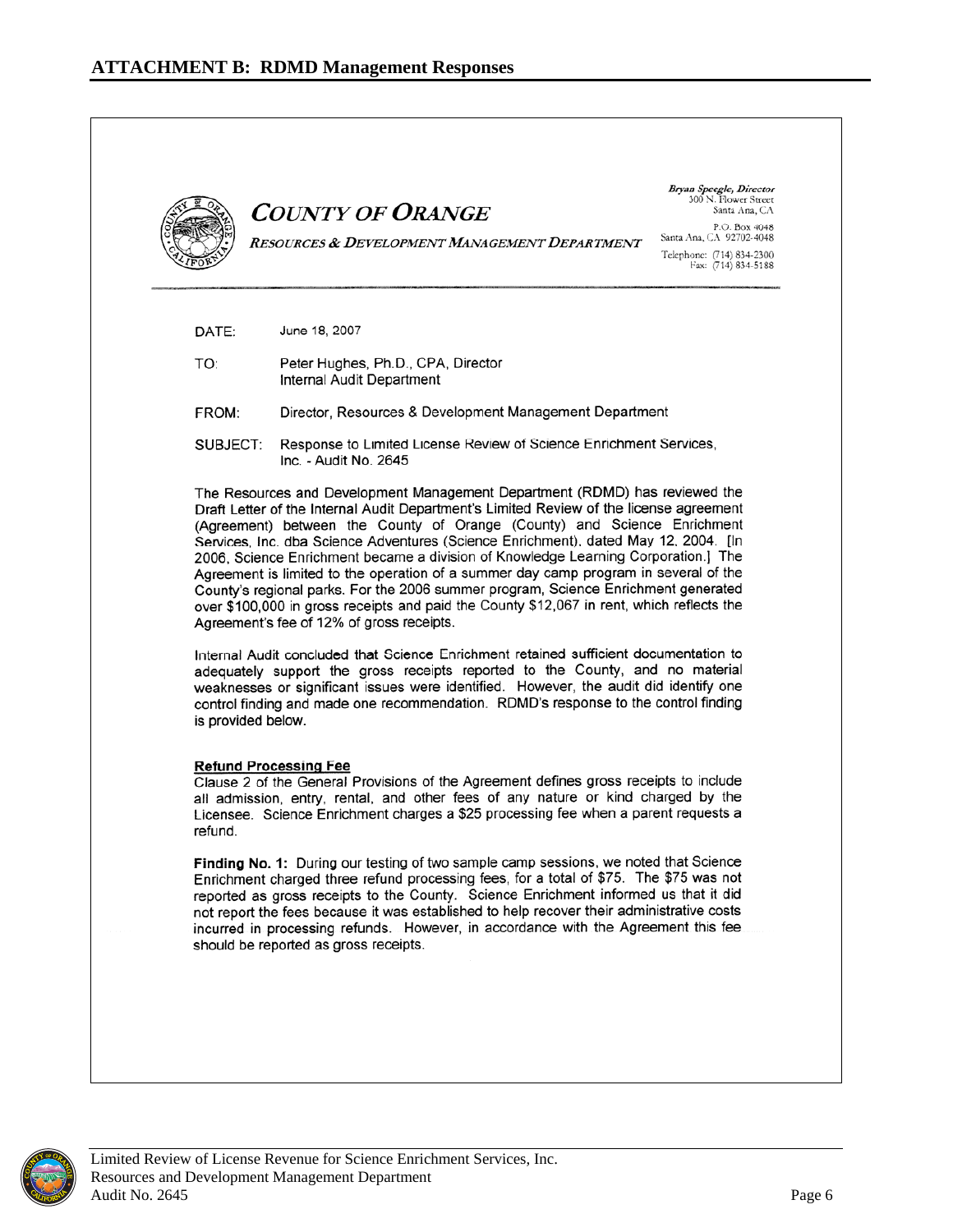Recommendation No. 1: We recommend RDMD require Science Enrichment report refund processing fees as gross receipts.

RDMD Response: Concur. RDMD provided Science Enrichment with a copy of Audit No. 2645 and discussed the finding with Science Enrichment's Accounting Manager. In accordance with the terms of the Agreement, Science Enrichment will now report processing fees as gross receipts. Also, at RDMD's request, Science Enrichment calculated thirty-one refund processing fees not reported for the 2006 season and submitted a check for \$93 (31 X \$25 X 12%) Attached Science Enrichment's Amy Wiedner email, KLC Check No. 100055396, and RDMD receipt No. R0709040.

Based on the abovementioned documentation and the relatively minor nature of the finding, we request that the Final Audit Report also be issued as a Final Close-Out Audit Report.

Thank you for allowing us to respond to your draft report. If you have any questions or need additional information, please feel free to contact Andrea Richard of my staff at (714) 834-4677.

But Will

Attachments

cc: Thomas G. Mauk, County Executive Officer Alisa Drakodaidis, Deputy CEO/Infrastructure & Environmental Services Parker Hancock, Director, RDMD/Harbors, Beaches, & Parks Mark Denny, Assistant Director, RDMD/Harbors, Beaches & Park Mike Brajdic, Program Manager, RDMD/HBP/Program Management Mike Hentzen, Leasing Coordinator, RDMD/HBP/Lease Management Andrea Richard, Real Property Agent, RDMD/HBP/Lease Management Steve Danley, Director, RDMD/Administration Mary Fitzgerald, Manager, RDMD/Accounting Services Debra Lakin, Chief, RDMD/Central Quality Assurance Diane Villanueva, CEO



Limited Review of License Revenue for Science Enrichment Services, Inc. Resources and Development Management Department Audit No. 2645 Page 7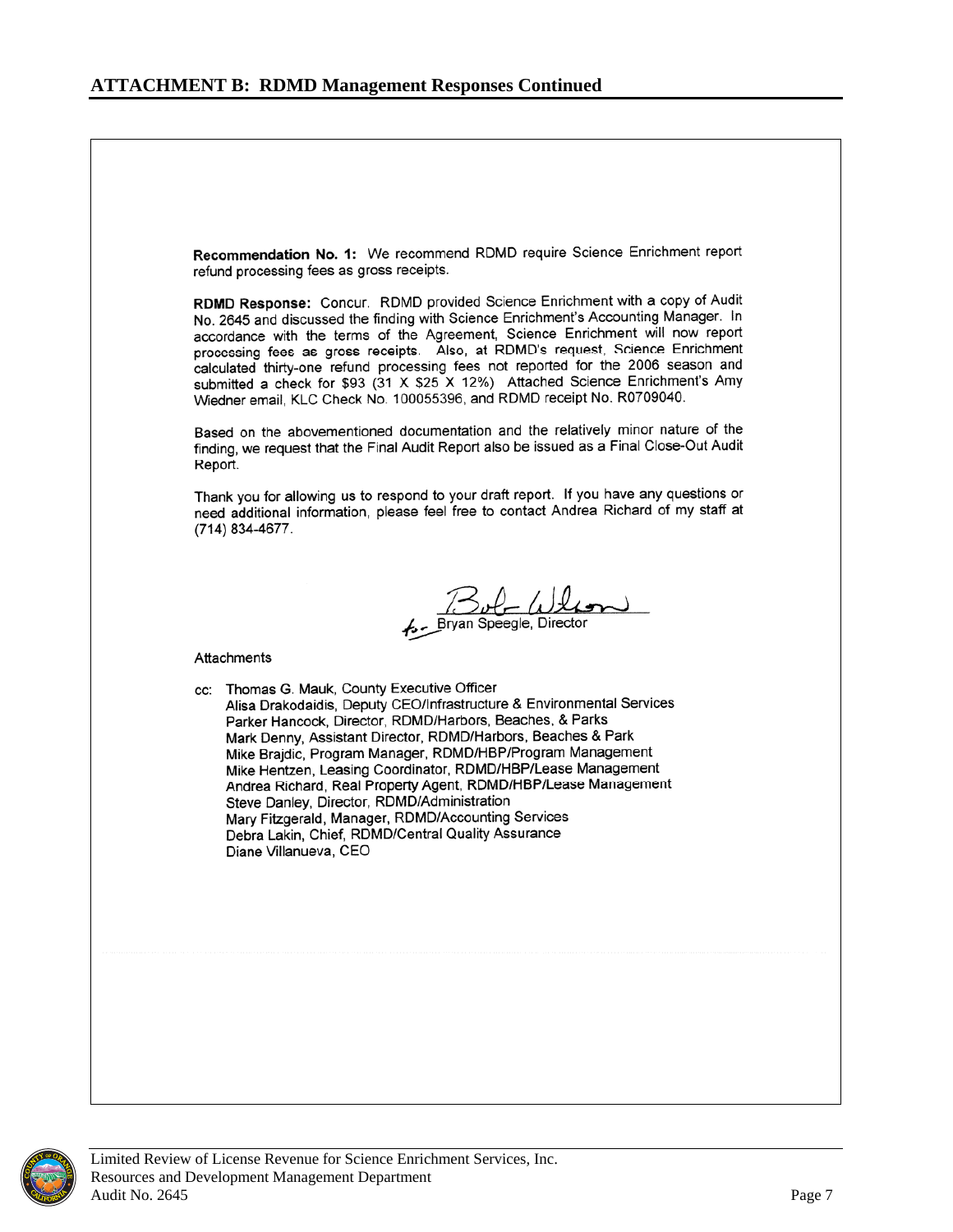



Limited Review of License Revenue for Science Enrichment Services, Inc. Resources and Development Management Department Audit No. 2645 Page 8